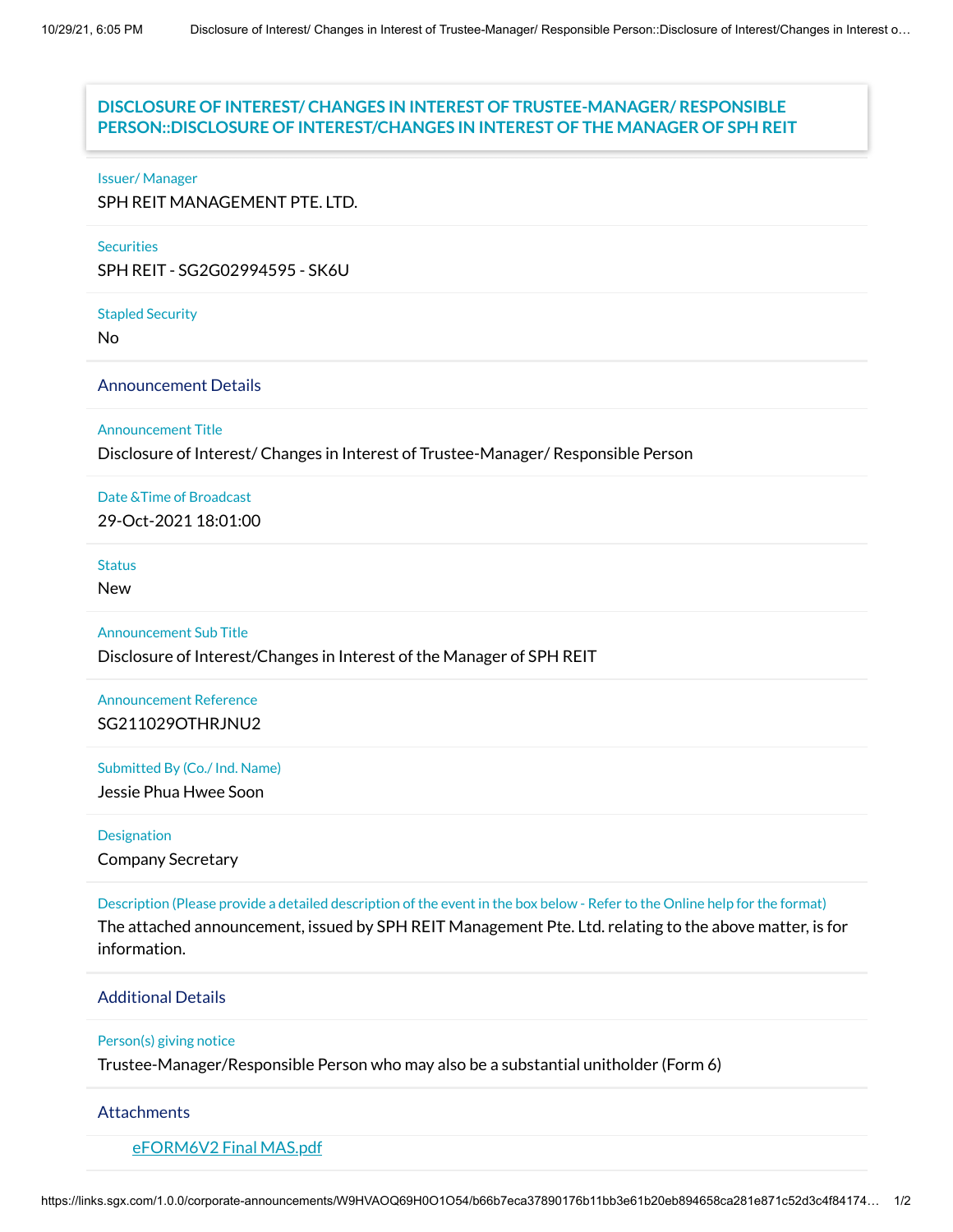10/29/21, 6:05 PM Disclosure of Interest/ Changes in Interest of Trustee-Manager/ Responsible Person::Disclosure of Interest/Changes in Interest o…

if you are unable to view the above file, please click the link below.

eFORM6V2 Final MAS.pdf

Total size =122K MB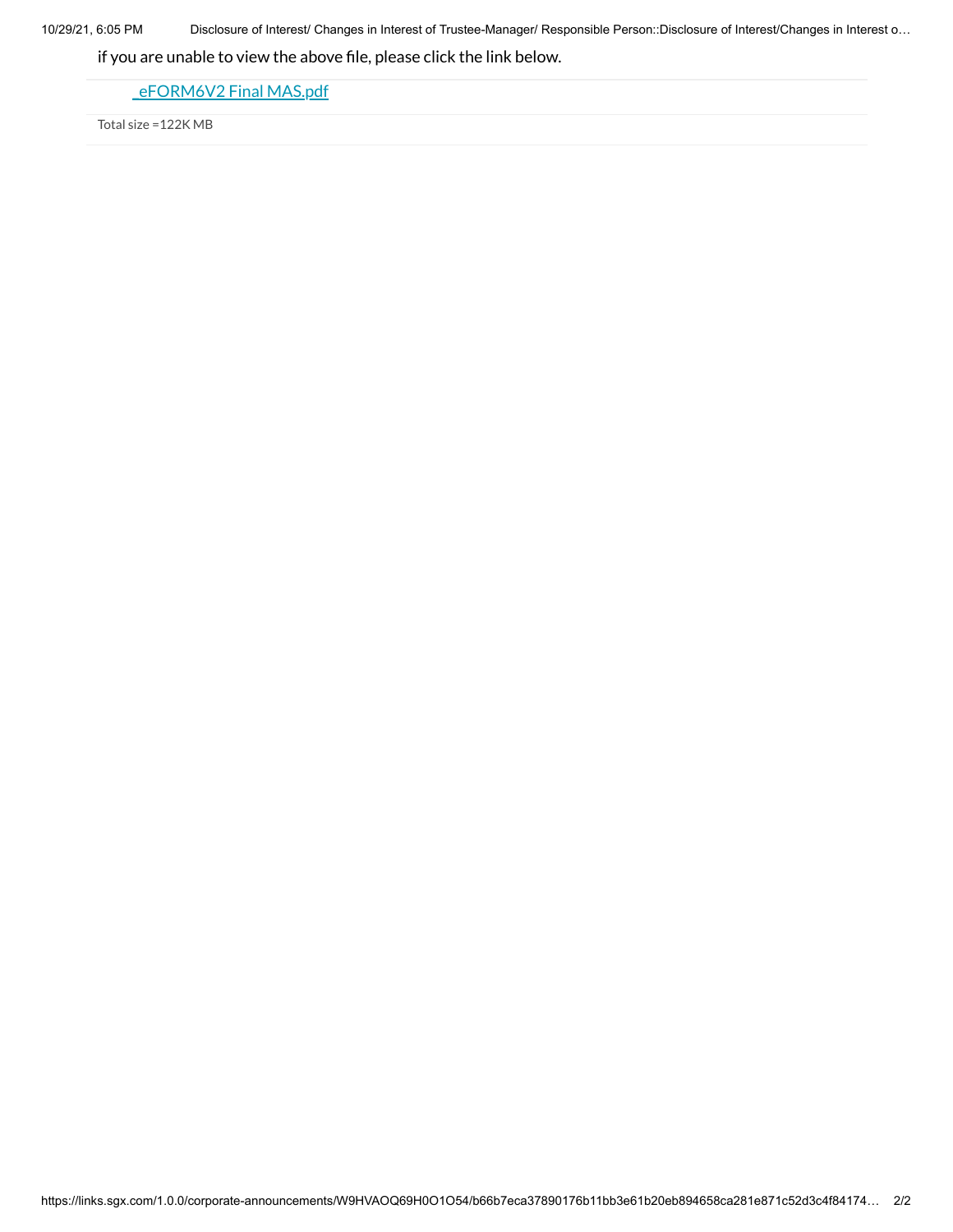# SECURITIES AND FUTURES ACT (CAP. 289) SECURITIES AND FUTURES (DISCLOSURE OF INTERESTS) **REGULATIONS 2012**

# **NOTIFICATION FORM FOR TRUSTEE-MANAGER OR RESPONSIBLE PERSON IN RESPECT OF CHANGES IN ITS INTEREST IN SECURITIES**

### **Explanatory Notes**

**FORM** 

h

(Electronic Format)

- 1. Please read the explanatory notes carefully before completing this notification form.
- 2. This form is for a Trustee-Manager or Responsible Person to give notice under section 137R(1)(a) or 137ZC(1)(a) of the Securities and Futures Act (Cap. 289) (the "SFA").
- 3. This electronic Form 6 and a separate Form C, containing the particulars and contact details of the Trustee-Manager/Responsible Person must be completed by a person authorised by the Trustee-Manager/ Responsible Person to do so. The person so authorised should maintain records of information furnished to him by theTrustee-Manager/Responsible Person.
- $\overline{4}$ . This form and Form C, are to be completed electronically. The Trustee-Manager/Responsible Person will attach both forms to the prescribed SGXNet announcement template for dissemination as required under section 137R(1) or 137ZC(1) of the SFA, as the case may be. While Form C will be attached to the announcement template, it will not be disseminated to the public and is made available only to the Monetary Authority of Singapore (the "Authority").
- 5. A single form may be used by a Trustee-Manager/Responsible Person for more than one transaction resulting in notifiable obligations which occur within the same notifiable period (i.e. within one business day of the earliest transaction). There must be no netting-off of two or more notifiable transactions even if they occur within the same day.
- 6. All applicable parts of the notification form must be completed. If there is insufficient space for your answers, please include attachment(s) by clicking on the paper clip icon on the bottom left-hand corner or in item 10 of Part II. The total file size for all attachment(s) should not exceed 1MB.
- 7. Except for item 4 of Part II, please select only one option from the relevant check boxes.
- 8. Please note that submission of any false or misleading information is an offence under Part VII of the SFA.
- 9 The term "Listed Issuer" as used in this form refers to
	- a registered business trust (as defined in the Business Trusts Act (Cap. 31A)) any or all of the units in  $(a)$ which are listed for quotation on the official list of a securities exchange;
	- $(b)$ a recognised business trust any or all of the units in which are listed for quotation on the official list of a securities exchange, such listing being a primary listing; or
	- a collective investment scheme that is a trust, that invests primarily in real estate and real estate- $(c)$ related assets specified by the Authority in the Code on Collective Investment Schemes, and any or all the units in which are listed for quotation on the official list of a securities exchange, such listing being a primary listing ("Real Estate Investment Trust").
- 10. For further instructions and guidance on how to complete this notification form, please refer to section 9 of the User Guide on Electronic Notification Forms which can be accessed at the Authority's Internet website at http://www.mas.gov.sg (under "Regulations and Financial Stability", "Regulations, Guidance and Licensing", "Securities, Futures and Fund Management", "Forms", "Disclosure of Interests").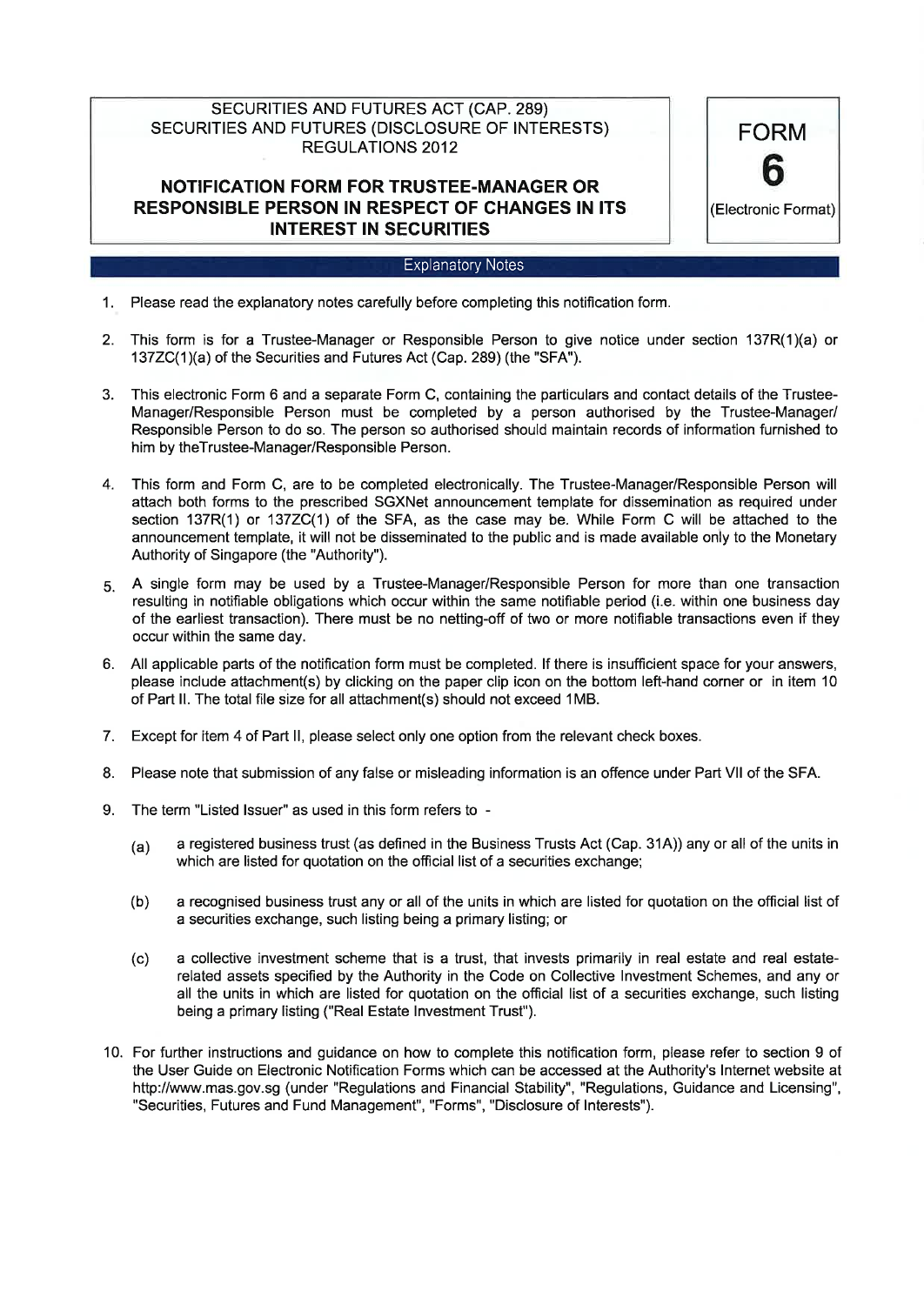|    | Part I - General                                                                                       |
|----|--------------------------------------------------------------------------------------------------------|
| 1. | Name of Listed Issuer:                                                                                 |
|    | <b>SPH REIT</b>                                                                                        |
| 2. | Type of Listed Issuer:<br>Registered/Recognised Business Trust                                         |
|    | Real Estate Investment Trust<br>$\overline{v}$                                                         |
| 3. | Name of Trustee-Manager/Responsible Person:                                                            |
|    | SPH REIT MANAGEMENT PTE. LTD. (the "Manager")                                                          |
| 4. | Is the Trustee-Manager/Responsible Person also a substantial unitholder of the Listed Issuer?<br>Yes   |
|    | $\sqrt{ }$ No                                                                                          |
|    |                                                                                                        |
|    |                                                                                                        |
|    |                                                                                                        |
|    |                                                                                                        |
|    |                                                                                                        |
|    |                                                                                                        |
|    |                                                                                                        |
|    |                                                                                                        |
|    |                                                                                                        |
|    |                                                                                                        |
|    |                                                                                                        |
|    |                                                                                                        |
|    |                                                                                                        |
|    |                                                                                                        |
|    | the party of the large of the first party of the second control                                        |
|    |                                                                                                        |
|    | The company of the property of the company of the company of the form of the company of the company of |
|    |                                                                                                        |
|    | and the property of the party of the first party of the property of the property of the property of    |
|    | the compact high companies to provide a set                                                            |
|    |                                                                                                        |
|    |                                                                                                        |

 $\overline{\mathbf{a}}$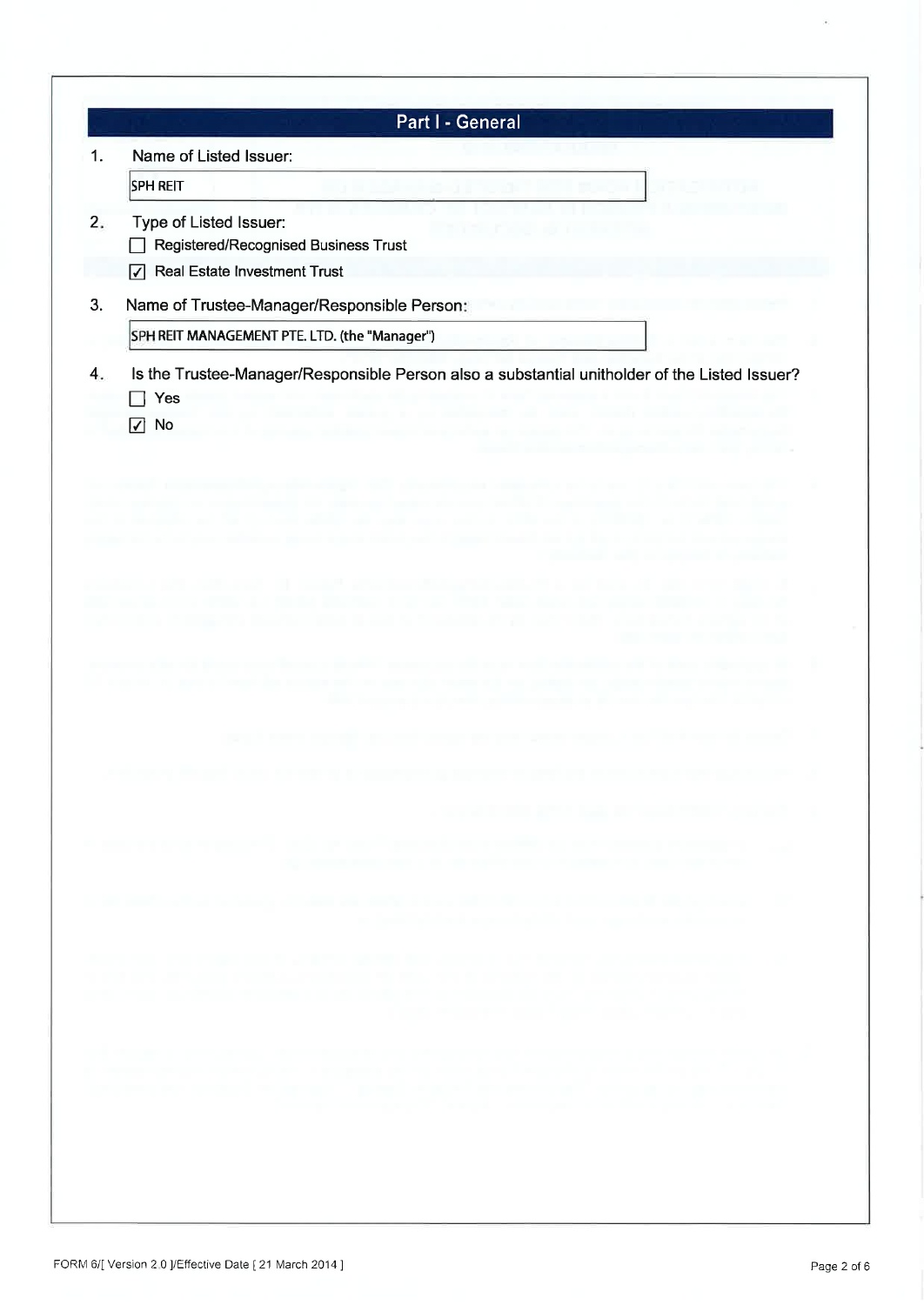| $\bigcirc$<br><b>Transaction A</b><br>Date of acquisition of or change in interest:<br>29-Oct-2021<br>change in, interest $\bigcirc$ (if different from item 1 above, please specify the date):<br>29-Oct-2021<br>in, interest):<br>Not applicable.<br>Ordinary voting units<br>✓<br>Other type of units (excluding ordinary voting units)<br>Rights/Options/Warrants over units<br><b>Debentures</b><br>Rights/Options over debentures<br>Others (please specify):<br>disposed of by Trustee-Manager/Responsible Person:<br>14,659,366<br>brokerage and stamp duties):<br>Nil | <b>Part II - Transaction Details</b>                                                               |
|--------------------------------------------------------------------------------------------------------------------------------------------------------------------------------------------------------------------------------------------------------------------------------------------------------------------------------------------------------------------------------------------------------------------------------------------------------------------------------------------------------------------------------------------------------------------------------|----------------------------------------------------------------------------------------------------|
|                                                                                                                                                                                                                                                                                                                                                                                                                                                                                                                                                                                |                                                                                                    |
|                                                                                                                                                                                                                                                                                                                                                                                                                                                                                                                                                                                |                                                                                                    |
|                                                                                                                                                                                                                                                                                                                                                                                                                                                                                                                                                                                |                                                                                                    |
|                                                                                                                                                                                                                                                                                                                                                                                                                                                                                                                                                                                | Date on which the Trustee-Manager/Responsible Person became aware of the acquisition of, or        |
|                                                                                                                                                                                                                                                                                                                                                                                                                                                                                                                                                                                |                                                                                                    |
|                                                                                                                                                                                                                                                                                                                                                                                                                                                                                                                                                                                | Explanation (if the date of becoming aware is different from the date of acquisition of, or change |
|                                                                                                                                                                                                                                                                                                                                                                                                                                                                                                                                                                                |                                                                                                    |
|                                                                                                                                                                                                                                                                                                                                                                                                                                                                                                                                                                                |                                                                                                    |
|                                                                                                                                                                                                                                                                                                                                                                                                                                                                                                                                                                                |                                                                                                    |
|                                                                                                                                                                                                                                                                                                                                                                                                                                                                                                                                                                                |                                                                                                    |
|                                                                                                                                                                                                                                                                                                                                                                                                                                                                                                                                                                                | Type of securities which are the subject of the transaction (more than one option may be chosen):  |
|                                                                                                                                                                                                                                                                                                                                                                                                                                                                                                                                                                                |                                                                                                    |
|                                                                                                                                                                                                                                                                                                                                                                                                                                                                                                                                                                                |                                                                                                    |
|                                                                                                                                                                                                                                                                                                                                                                                                                                                                                                                                                                                |                                                                                                    |
|                                                                                                                                                                                                                                                                                                                                                                                                                                                                                                                                                                                |                                                                                                    |
|                                                                                                                                                                                                                                                                                                                                                                                                                                                                                                                                                                                |                                                                                                    |
|                                                                                                                                                                                                                                                                                                                                                                                                                                                                                                                                                                                |                                                                                                    |
|                                                                                                                                                                                                                                                                                                                                                                                                                                                                                                                                                                                | Number of units, rights, options, warrants and/or principal amount of debentures acquired or       |
|                                                                                                                                                                                                                                                                                                                                                                                                                                                                                                                                                                                |                                                                                                    |
|                                                                                                                                                                                                                                                                                                                                                                                                                                                                                                                                                                                |                                                                                                    |
|                                                                                                                                                                                                                                                                                                                                                                                                                                                                                                                                                                                | Amount of consideration paid or received by Trustee-Manager/Responsible Person (excluding          |
|                                                                                                                                                                                                                                                                                                                                                                                                                                                                                                                                                                                |                                                                                                    |
|                                                                                                                                                                                                                                                                                                                                                                                                                                                                                                                                                                                |                                                                                                    |
|                                                                                                                                                                                                                                                                                                                                                                                                                                                                                                                                                                                |                                                                                                    |
|                                                                                                                                                                                                                                                                                                                                                                                                                                                                                                                                                                                |                                                                                                    |
|                                                                                                                                                                                                                                                                                                                                                                                                                                                                                                                                                                                |                                                                                                    |
|                                                                                                                                                                                                                                                                                                                                                                                                                                                                                                                                                                                |                                                                                                    |
|                                                                                                                                                                                                                                                                                                                                                                                                                                                                                                                                                                                |                                                                                                    |
|                                                                                                                                                                                                                                                                                                                                                                                                                                                                                                                                                                                |                                                                                                    |
|                                                                                                                                                                                                                                                                                                                                                                                                                                                                                                                                                                                |                                                                                                    |
|                                                                                                                                                                                                                                                                                                                                                                                                                                                                                                                                                                                |                                                                                                    |

 $\overline{\mathcal{P}}_i$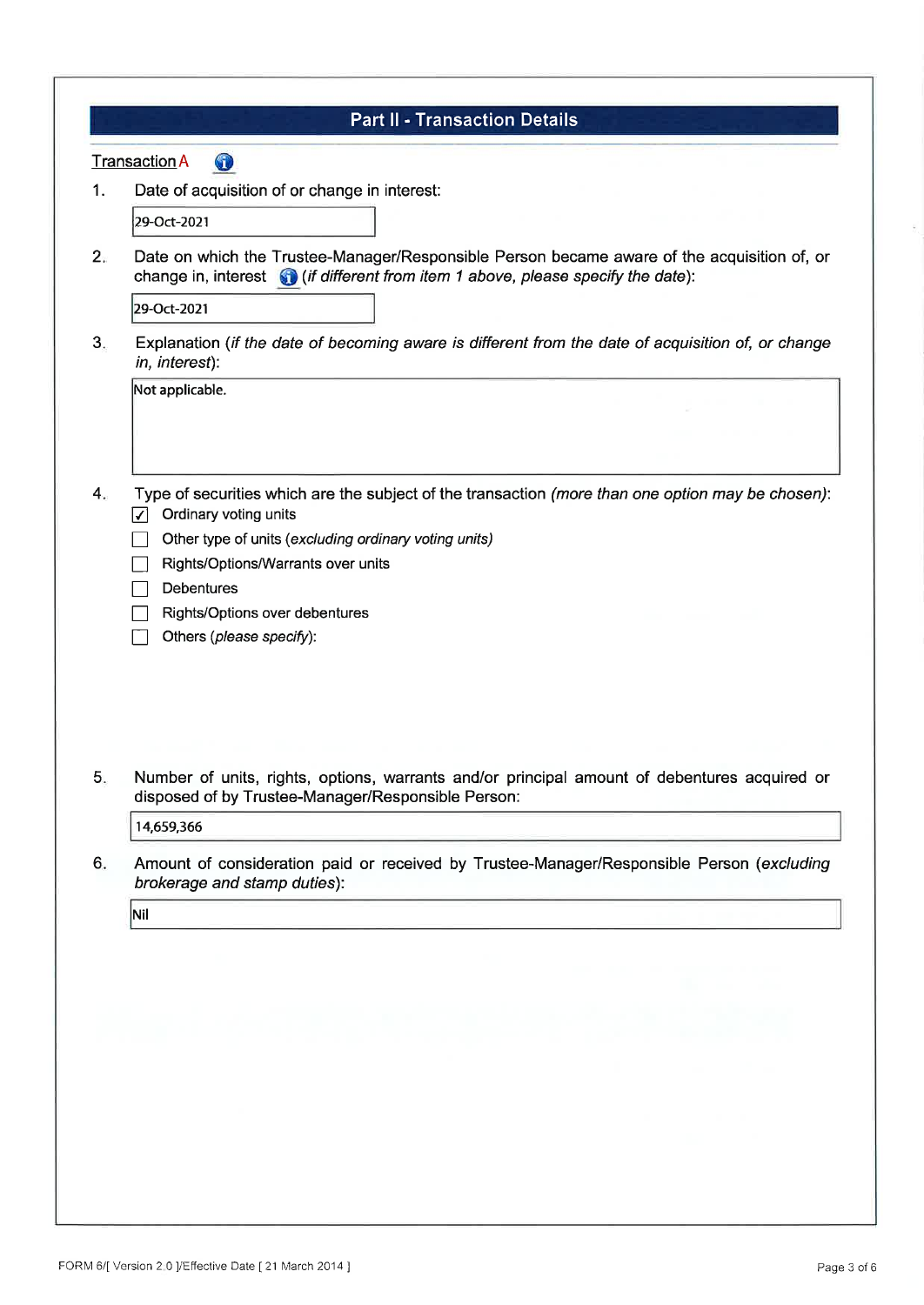| 7. | Circumstance giving rise to the interest or change in interest:                                                                                                                                                                                                                                                                                   |
|----|---------------------------------------------------------------------------------------------------------------------------------------------------------------------------------------------------------------------------------------------------------------------------------------------------------------------------------------------------|
|    | Acquisition of:                                                                                                                                                                                                                                                                                                                                   |
|    | Securities via market transaction                                                                                                                                                                                                                                                                                                                 |
|    | Securities via off-market transaction (e.g. married deals)                                                                                                                                                                                                                                                                                        |
|    | Securities via physical settlement of derivatives or other securities                                                                                                                                                                                                                                                                             |
|    | Securities pursuant to rights issue                                                                                                                                                                                                                                                                                                               |
|    | Securities via a placement                                                                                                                                                                                                                                                                                                                        |
|    | Securities following conversion/exercise of rights, options, warrants or other convertibles                                                                                                                                                                                                                                                       |
|    | Securities as part of management, acquisition and/or divestment fees paid by the Listed Issuer                                                                                                                                                                                                                                                    |
|    | Disposal of:                                                                                                                                                                                                                                                                                                                                      |
|    | Securities via market transaction                                                                                                                                                                                                                                                                                                                 |
|    | Securities via off-market transaction (e.g. married deals)                                                                                                                                                                                                                                                                                        |
|    | Other circumstances:                                                                                                                                                                                                                                                                                                                              |
|    | Acceptance of take-over offer for Listed Issuer                                                                                                                                                                                                                                                                                                   |
|    | Corporate action by Listed Issuer (please specify):                                                                                                                                                                                                                                                                                               |
|    | Others (please specify):                                                                                                                                                                                                                                                                                                                          |
| 8. | Quantum of interests in securities held by Trustee-Manager/Responsible Person before and after<br>the transaction. Please complete relevant table(s) below (for example, Table 1 should be completed if<br>the change relates to ordinary voting units of the Listed Issuer; Table 4 should be completed if the change<br>relates to debentures): |
|    | Table 1. Change in respect of ordinary voting units of Listed Issuer                                                                                                                                                                                                                                                                              |

| Immediately before the transaction                                 | <b>Direct Interest</b> | <b>Deemed Interest</b> | Total        |
|--------------------------------------------------------------------|------------------------|------------------------|--------------|
| No. of ordinary voting units held:                                 | 95,062,891             | 0                      | 95,062,891   |
| As a percentage of total no. of ordinary<br>voting units:          | 3.413                  | 0                      | 3.413        |
| Immediately after the transaction                                  | <b>Direct Interest</b> | <b>Deemed Interest</b> | <b>Total</b> |
| No. of ordinary voting units held:                                 | 109,722,257            | $\bf{0}$               | 109,722,257  |
| As a percentage of total no. of ordinary<br>voting units: <b>C</b> | 3.919                  | 0                      | 3.919        |

ÿ.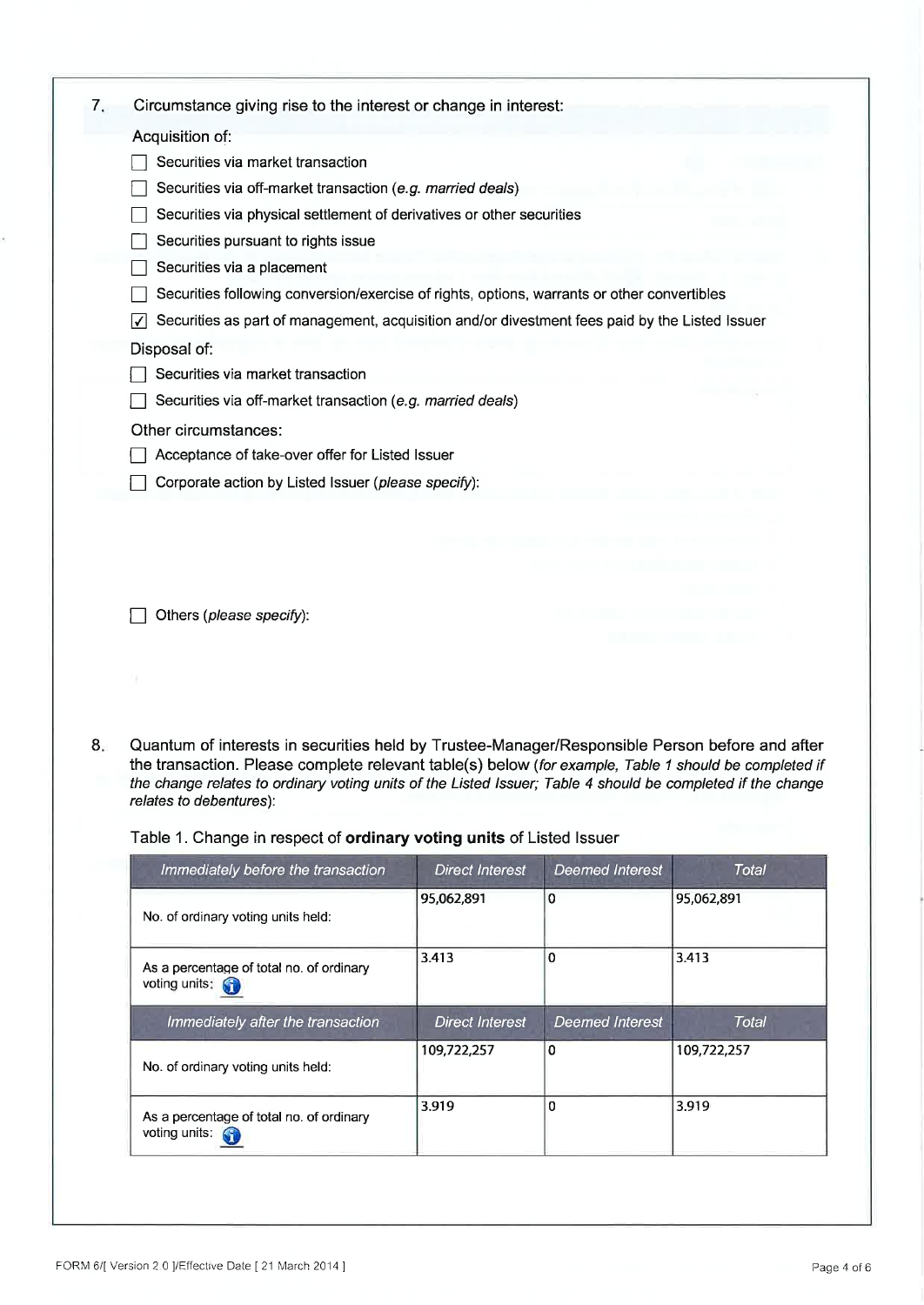| 9.  | Circumstances giving rise to deemed interests (if the interest is such):<br>[You may attach a chart(s) in item 10 to illustrate how the Trustee-Manager/Responsible Person's<br>deemed interest, as set out in item 8 tables 1 to 6, arises]                                                                                                                                                                   |
|-----|----------------------------------------------------------------------------------------------------------------------------------------------------------------------------------------------------------------------------------------------------------------------------------------------------------------------------------------------------------------------------------------------------------------|
|     |                                                                                                                                                                                                                                                                                                                                                                                                                |
| 10. | Attachments (if any)<br>(The total file size for all attachment(s) should not exceed 1MB.)                                                                                                                                                                                                                                                                                                                     |
| 11. | If this is a replacement of an earlier notification, please provide:                                                                                                                                                                                                                                                                                                                                           |
|     | SGXNet announcement reference of the first notification which was announced on SGXNet<br>(a)<br>(the "Initial Announcement"):                                                                                                                                                                                                                                                                                  |
|     |                                                                                                                                                                                                                                                                                                                                                                                                                |
|     | Date of the Initial Announcement:<br>(b)                                                                                                                                                                                                                                                                                                                                                                       |
|     |                                                                                                                                                                                                                                                                                                                                                                                                                |
|     | 15-digit transaction reference number of the relevant transaction in the Form 6 which was<br>(c)<br>attached in the Initial Announcement:                                                                                                                                                                                                                                                                      |
| 12. | Remarks (if any):                                                                                                                                                                                                                                                                                                                                                                                              |
|     | The percentage of unitholdings before the change is computed based on 2,785,164,072 units as at 27 July 2021.<br>The percentage of unitholdings after the change was computed on 2,799,823,438 units in issue as at 29 October<br>2021.                                                                                                                                                                        |
|     | <b>IMPORTANT NOTICE</b>                                                                                                                                                                                                                                                                                                                                                                                        |
|     | This announcement is for information only and does not constitute an invitation or offer to acquire, purchase or<br>lsubscribe for Units.                                                                                                                                                                                                                                                                      |
|     | The value of Units and the income derived from them, if any, may fall or rise. Units are not obligations of, deposits<br>in, or guaranteed by the Manager or any of its affiliates. An investment in Units is subject to investment risks,<br>including the possible loss of the principal amount invested.                                                                                                    |
|     | Investors should note that they will have no right to request the Manager to redeem or purchase their Units for so<br>long as the Units are listed on Singapore Exchange Securities Trading Limited (the "SGX-ST"). It is intended that<br>Unitholders may only deal in their Units through trading on the SGX-ST. The listing of the Units on the SGX-ST does<br>not guarantee a liquid market for the Units. |
| 4   | Transaction Reference Number (auto-generated):<br>4 <br>9<br>5 2 <br> 0 <br>9<br>6 <sup>1</sup><br>4 <br>2 <br>$\vert$ 2<br>$\overline{4}$<br>$\vert$ 4<br>$\vert 4 \vert$<br>$\overline{9}$                                                                                                                                                                                                                   |
|     |                                                                                                                                                                                                                                                                                                                                                                                                                |
|     |                                                                                                                                                                                                                                                                                                                                                                                                                |
|     |                                                                                                                                                                                                                                                                                                                                                                                                                |